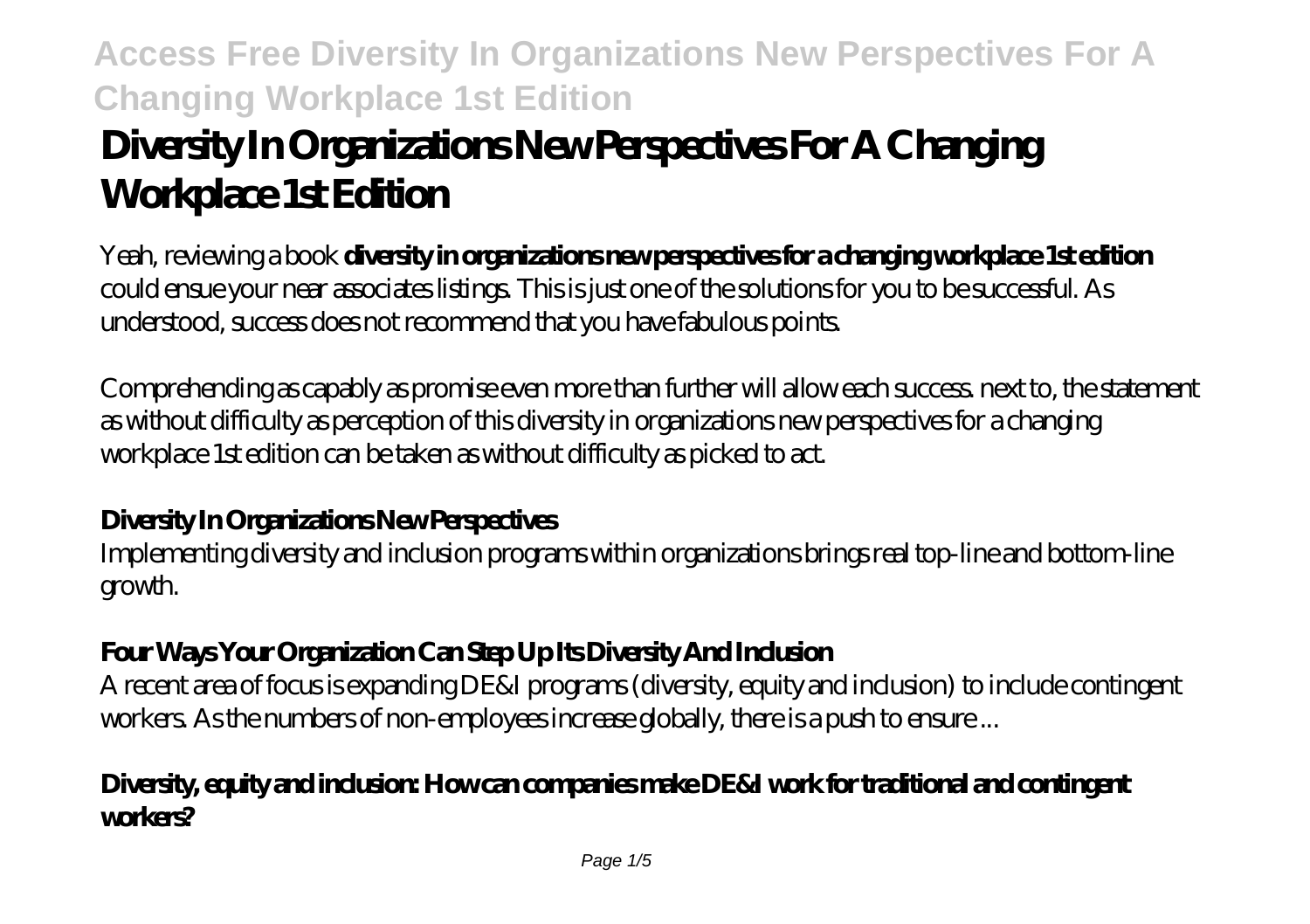Today, Infosoft Group, LLC, dba Circa, announced the purchase of Colorado -based LatPro, Inc., dba DiversityJobs, a leading diversity recruitment and OFCCP HR compliance technology solutions provider, ...

## **Circa Acquires Leading Diversity Recruiting Company**

The reality is that the professional environment — in pricing and in industries as a whole — is diverse, and learning how to adapt your pricing strategy is key to succeeding in a more competitive and ...

## **Why Value And Diversity Are Key To Competitiveness In Pricing**

As conflict over the teaching of systematic racism in schools erupts nationwide, Connecticut's state education department and top public education associations pledged Wednesday to continue diversity, ...

## **Connecticut educators defend diversity, equity and inclusion initiatives being attacked as 'critical race theory' by conservative groups**

Many U.S. organizations have publicly pledged to increase diversity by ... that a wide range of perspectives and experiences are heard, valued, and embraced. Once new individuals join the ...

## **Research: What Inclusive Companies Have in Common**

House Bill 233 was signed by Gov. Ron DeSantis June 22 and went into effect July 1. Students, faculty and staff will be asked through a survey whether they feel comfortable expressing their viewpoints ...

## **New Florida law requires colleges' political and viewpoint diversity to be surveyed**

Any discussion of diversity and ... different experiences and perspectives into the workplace. As scientists, we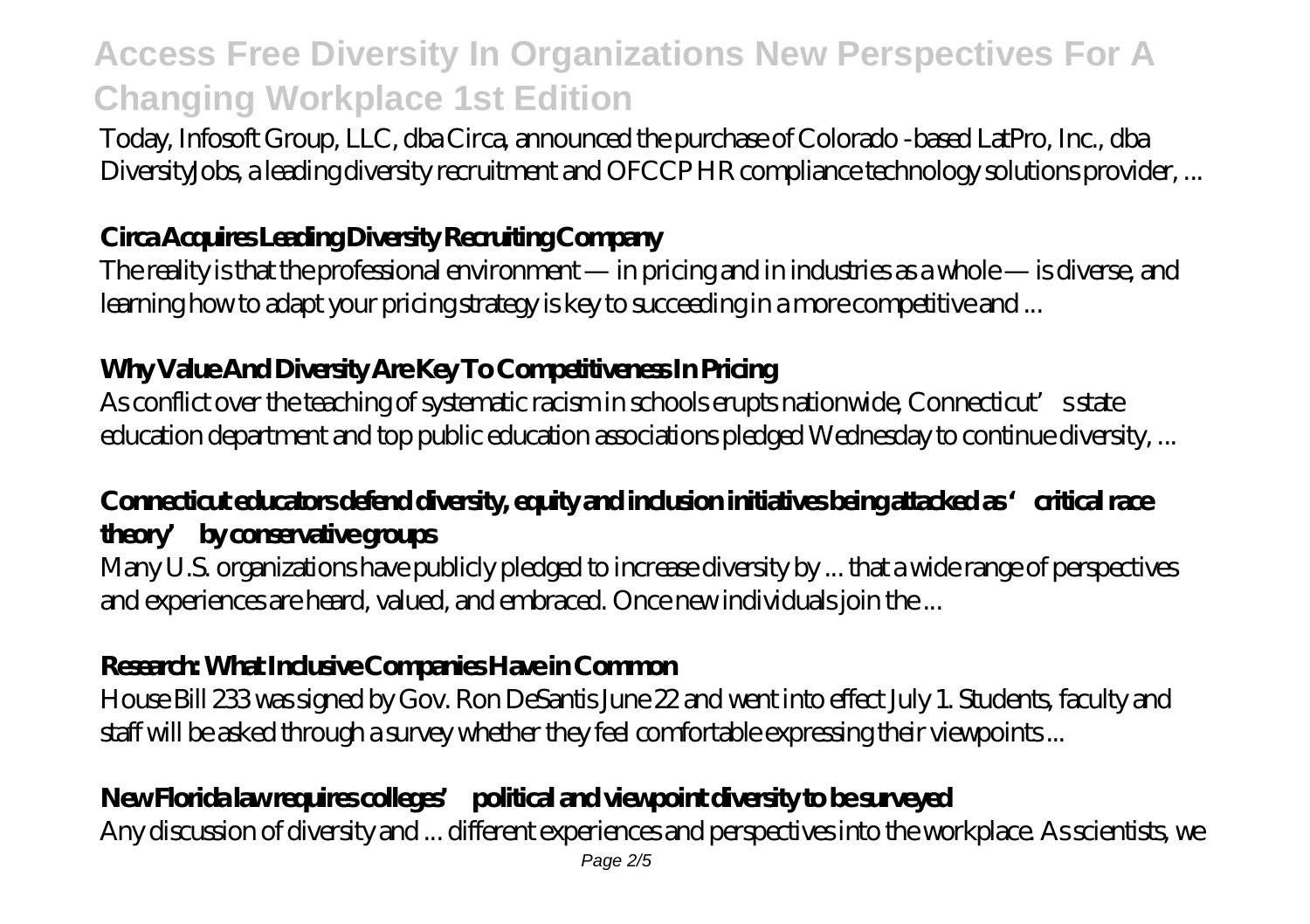are well aware that the best ideas often come from the intersection of existing ...

#### **The Power of Diversity in the Lab**

The Nissan Foundation today announced it is awarding \$697,000 in grants to 28 nonprofit organizations for its 2021 grant cycle. The nonprofit recipients are located in Southern California, Tennessee, ...

#### **Nissan Foundation Awards \$697,000 in Grants to Organizations Promoting the Value of Cultural Diversity**

Panelists to look at vital issues surrounding inclusion & diversification in organizations nationwide University of Phoenix is set to host a new webinar ...

#### **University of Phoenix to Host Webinar Exploring Diversity and Inclusion in the Workplace Post-Pandemic**

The award-winning Impro Theatre has added 21 new members to their acclaimed ... and share more stories from different perspectives. The company has also implemented specific measures to increase ...

#### **Impro Theatre Adds New Main Company Members**

PRNewswire/ -- (NYSE: SSTK) a leading global creative platform offering full-service solutions, high-quality content, and tools for brands, businesses and media companies, today ...

## **Shutterstock Launches Global Grant In Partnership With The It Gets Better Project To Empower And Authentically Portray LGBTQ+ Communities**

If you're looking for true success in your organization, you need teams that encompass all aspects of diversity. Bringing in neurodivergent individuals will not only foster new perspectives and ...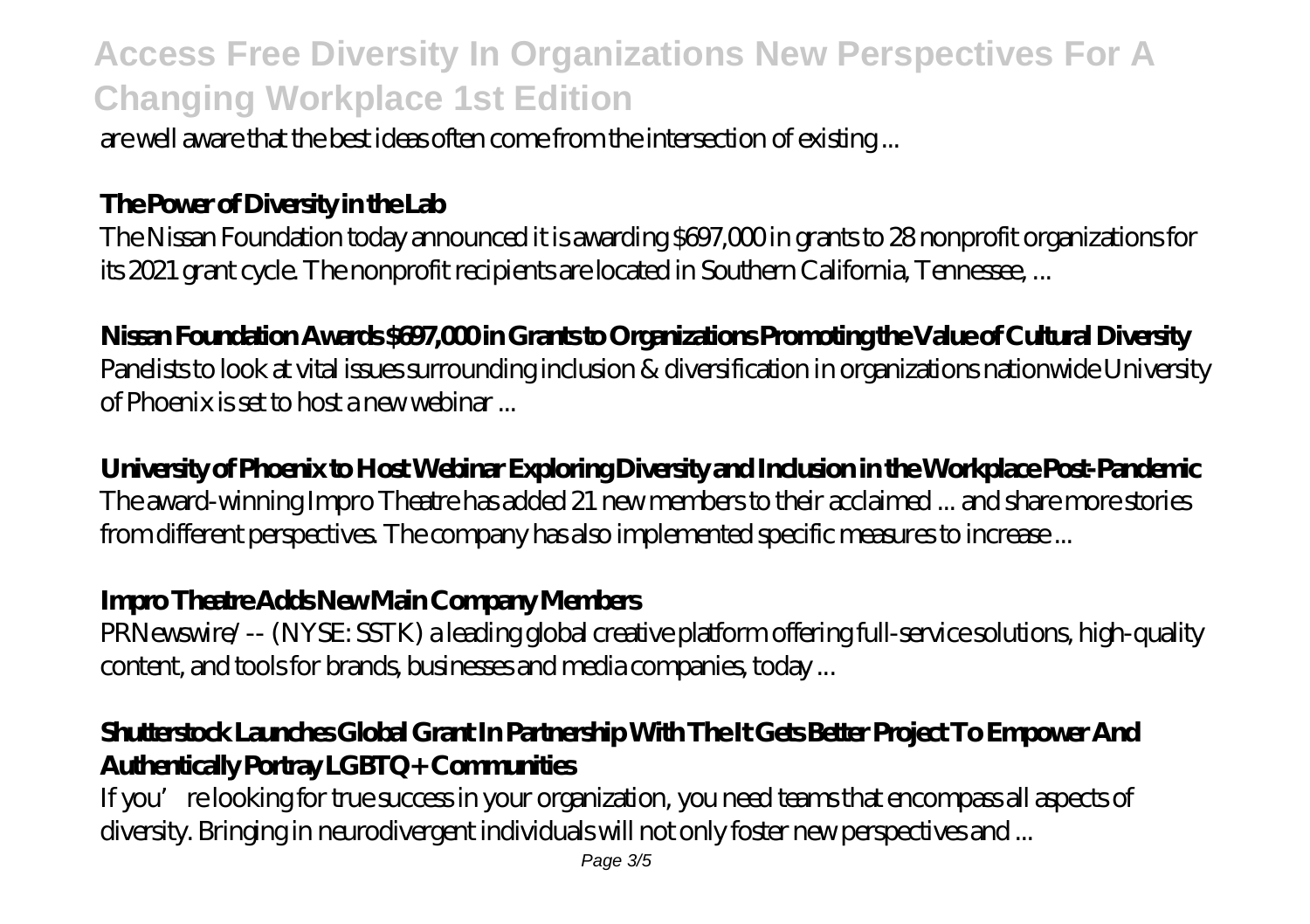## **Opinion: What happens when great minds don't think alike?**

--(BUSINESS WIRE)--Granite Construction has joined the growing coalition pledging to advance diversity ... can openly share perspectives and address challenges." Organizations joining the ...

## **Granite Construction Joins Nearly 2,000 CEOs in Unprecedented Commitment to Advance Diversity and Inclusion in the Workplace**

Thanks to an unusual undergraduate course at UCLA, students have distributed hundreds of thousands of dollars over the past decade to Los Angeles nonprofits. The latest edition of the class, ...

## **UCLA: Through UCLA Course, Students Deliver Funding To L.A. Nonprofits**

The National Newspaper Awards (NNAs) is seeking a new Executive Director to replace Paul Woods, who is stepping down at the end of the ...

## **National Newspaper Awards seeks new Executive Director**

The event on July 12, 2021 is part of UK organization OKRE's (Opening Knowledge across Research and Entertainment) Development Room event series exploring new ideas and perspectives on diversity ...

## **Vancouver Film School to Step-out on the Red Carpet [in Cannes], in Support of Diversity and Inclusivity in the Film Industry**

Over its 29-year history, the Nissan Foundation has awarded approximately \$13 million to more than 150 organizations offering educational programs that bring diverse cultural perspectives ...